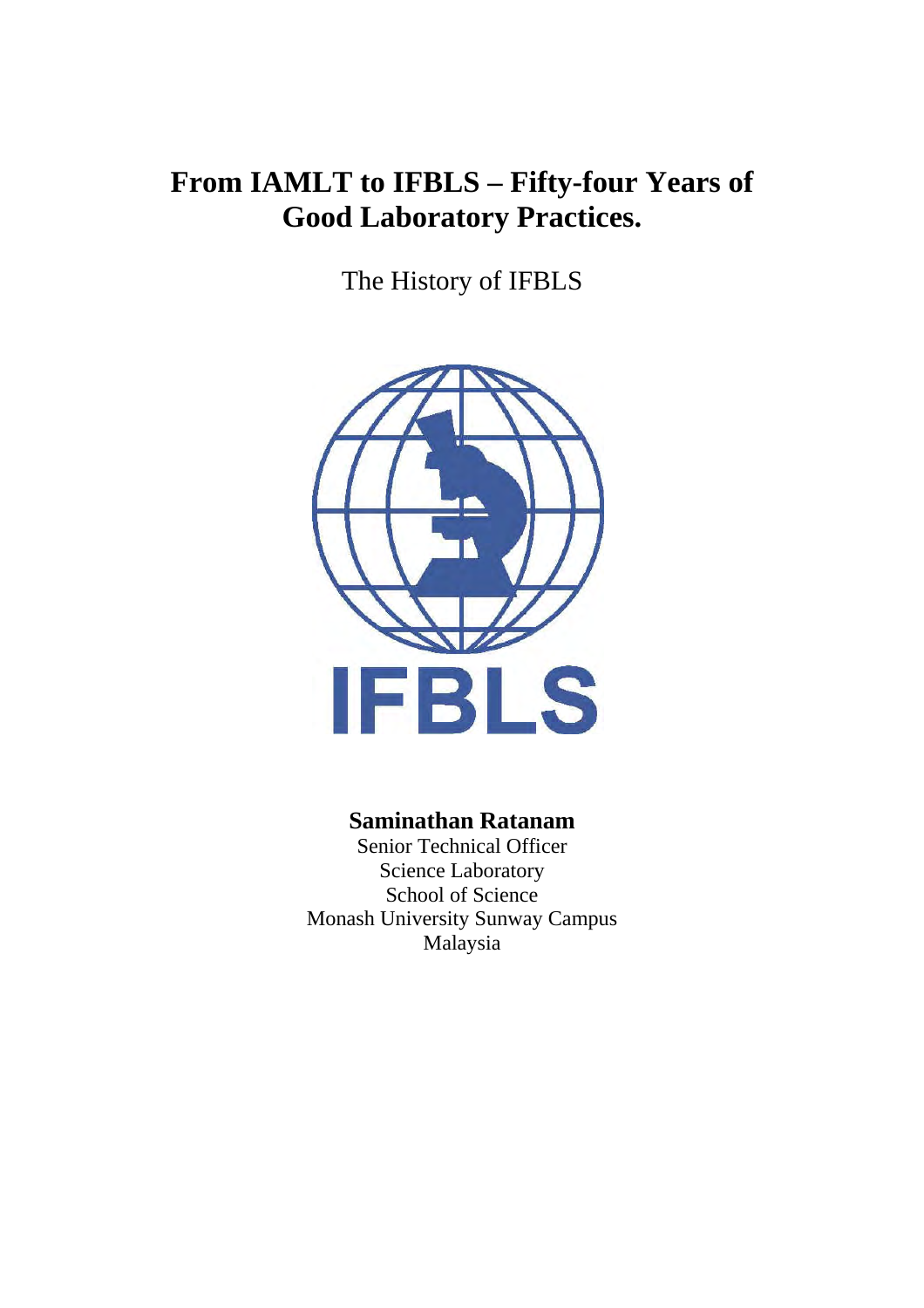## Introduction

The year 2008 marks the celebration of the 54<sup>th</sup> anniversary of the founding of the International Association of Medical Laboratory Technologists (IAMLT) presently, known as International Federation of Biomedical Laboratory Sciences (IFBLS). At the  $25<sup>th</sup>$  World Congress in Orlando, United States of America, the General Assembly of Delegates (GAD) decided that a change in the name of the organization would be more reflective of the educational standards and the roles played by members in the profession.

In 1954, at the invitation of Ms. Elisabeth Pletscher and her Swiss colleagues, the first international gathering of Medical Laboratory Technologists (MLT's) also known as Biomedical Laboratory Scientists together with radiographers took place in Zurich, Switzerland.



*Ms. Elizabeth Pletscher opening the 1st Meeting of the IAMLT ( Zurich,1954)* 

Many times, throughout the history of IAMLT, people associated with the IAMLT have written and referred to the 1954 gathering as a very significant event. It established an international

understanding and cooperation among Medical Laboratory Technologists from all over the world (1). Today, the IFBLS which was founded in a very modest way stands big and strong with more than thirty member countries with more than 185,000 members worldwide. The biennial World Congresses remain the major event in the IFBLS calendar. Congress venues have traversed the globe several times, providing opportunities for Biomedical Laboratory Scientists from all over the world to get together, engaging in scientific programmes, educational forums, student forums and social activities.

### **Fifty-four years of IAMLT (IFBLS) congresses**

.

Since its founding in 1954, meetings of the IAMLT *pro tempore* committees and later the council meetings were held annually and most of these meetings took place in conjunction with some national or regional conferences of Medical Laboratory Technologists such as the Triennial Conference of the Institute of Medical Laboratory Technologists (UK) and the Inter-American Convention in Quebec, Canada (see table 1). It must be noted that not all meetings held between 1954 and 1961 were considered as IAMLT congresses. Table 1 shows the correct numbering of IAMLT Congresses since its founding. The first week-long Congress of the International Association of Medical Laboratory Technologists held in 1961 in Stockholm, Sweden was the 5th Congress. The Congress held in Helsinki, Finland in 1968 was known as the 8th IAMLT Congress. Prior to 1968, all Congresses were known by the cities in which they were held, for example the Berlin Congress of 1966.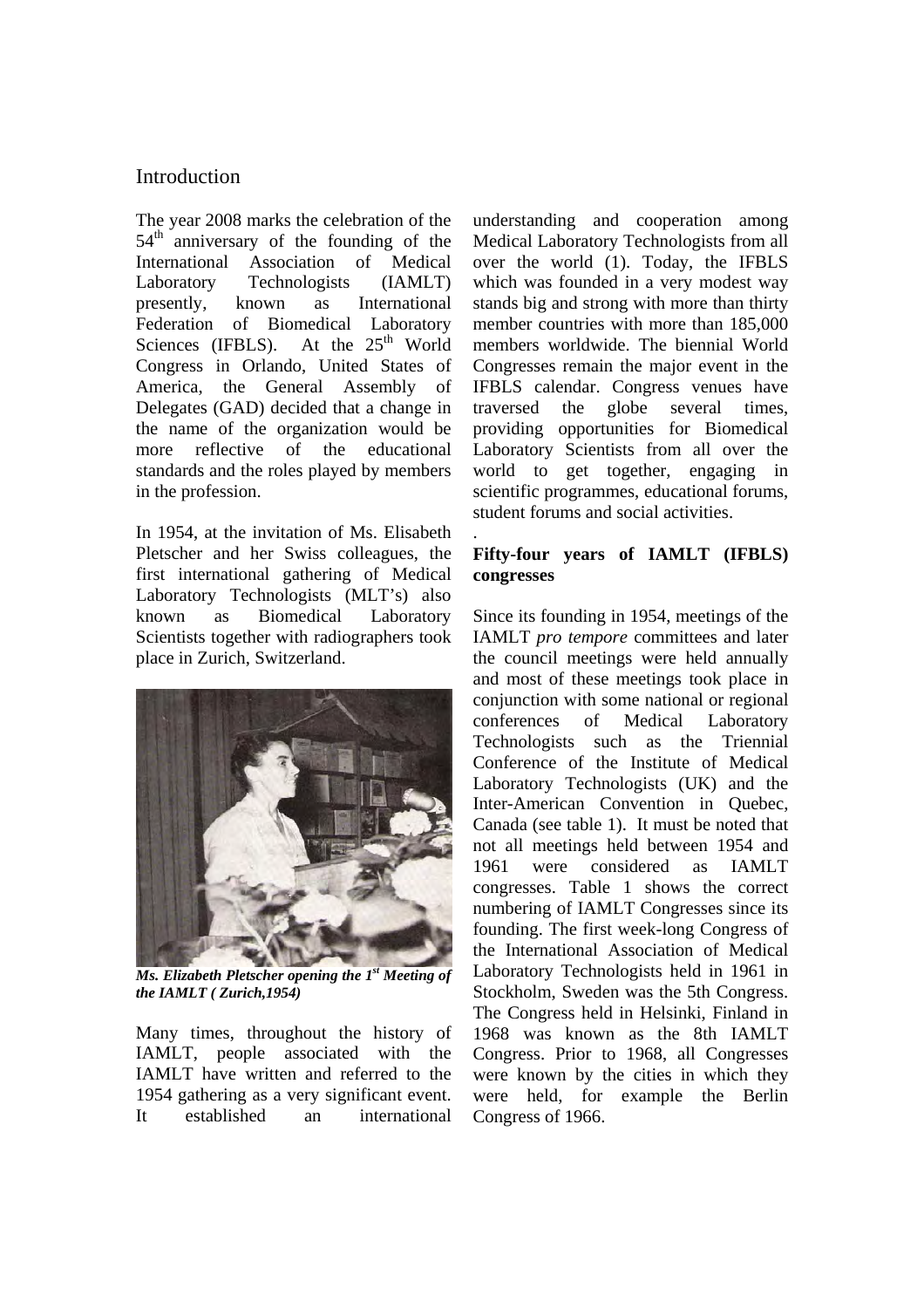In tracing back the development of IAMLT congresses, it is interesting to note that participants from all over the world met in Stockholm in 1986 for the second time, exactly twenty five years after the first Congress was held there in 1961.



*Conference participants visiting the Millesgarden, home of the internationally acclaimed Swedish sculptor Carl Milles. (Stockholm, 1961)* 

Our Swedish colleagues having hosted the Congress in 1961 would never have thought that they would one day celebrate the silver jubilee anniversary celebration of IAMLT Congress. Since IAMLT Congresses are held biennially, one wonders how could there be a silver jubilee (25 years) celebration.

The answer to this riddle is a mere coincidence. The Lausanne Congress held in 1964 should have been hosted in 1963; that is two years after the Stockholm Congress of 1961. But the organizers of the Lausanne Congress felt that by scheduling the meeting a year later, it would facilitate the commemoration of the 10th anniversary of the founding of IAMLT; as well as coinciding with the Swiss National Exhibition (Expo) held every 25 years (2). Since then, the IAMLT Congresses has reverted to its usual biennial format. Although there was no mention of the silver jubilee celebration, the  $17<sup>th</sup>$  IAMLT congress was nonetheless a special occasion for the IAMLT, which

was complemented by a superb Congress dished out by the Swedish counterparts.



**The Palais de Beaulieu, the venue of the 10<sup>th</sup>** *Anniversary Congress, in Lausanne, Switzerland.* 



*USA delegates en-route to the 10th Anniversary Congress in Lausanne, Switzerland.*

After eighteen years, Biomedical Laboratory Scientists from all over the world met again in Stockholm in 2004 for the golden jubilee of IFBLS. Sweden was the second member country after Switzerland to host the IAMLT/IFBLS Congress for a third time in the same city. Today, 2008 we are in New Delhi, India to celebrate the 28<sup>th</sup> World Congress and looking forward to the next World Congress occasion in Nairobi, Kenya.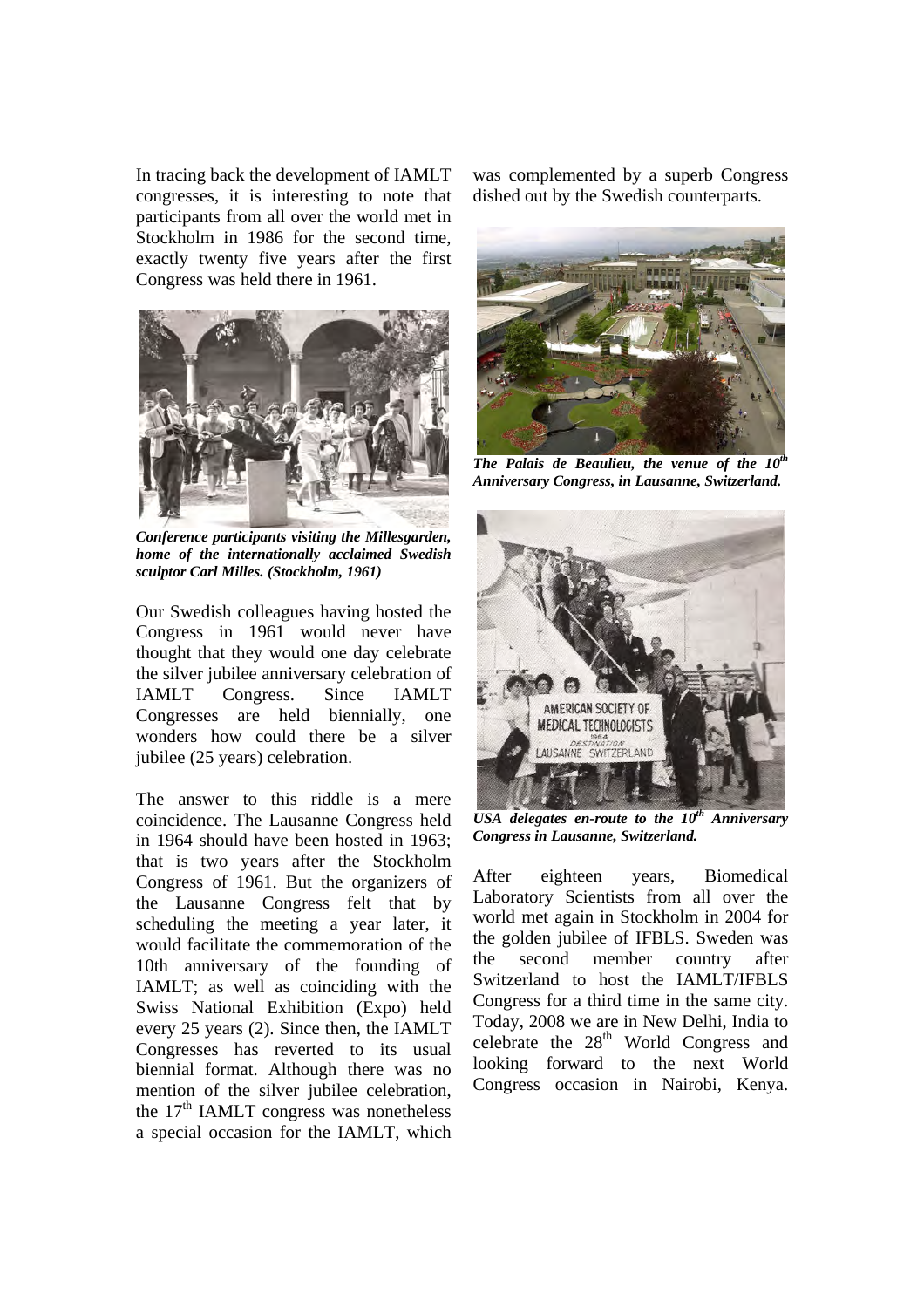| <b>Year of congress</b> |                                  | <b>Name of congress</b>                                    | Place of congress      |
|-------------------------|----------------------------------|------------------------------------------------------------|------------------------|
| (1)                     | 1954                             | 1st Meeting of IAMLT                                       | Zurich, Switzerland    |
| (2)                     | 1955                             | Triennial Conference of IMLT                               | Nottingham, UK         |
|                         | 1956*                            | 1st Inter-American Convention                              | Quebec, Canada         |
|                         | 1957*                            | A Delegates Meeting                                        | Amsterdam, Netherlands |
| (3)                     | 1958                             | Triennial Conference of IMLT                               | Bristol, UK            |
| (4)                     | 1959                             | General Assembly of Delegates                              | Hamburg, Germany       |
|                         | 1960*                            | Council meeting                                            | Strasbourg, France     |
| (5)                     | 1961                             | <b>IAMLT Congress</b> (1 <sup>st</sup> week-long Congress) | Stockholm, Sweden      |
| (6)                     | 1964                             | 10th Anniversary Congress                                  | Lausanne, Switzerland  |
| (7)                     | 1966                             | <b>IAMLT Biannual Congress</b>                             | Berlin, Germany        |
| (8)                     | 1968                             | 8th IAMLT Congress                                         | Helsinki, Finland      |
| (9)                     | 1970                             | 9th IAMLT Congress                                         | Copenhagen, Denmark    |
| (10)                    | 1972                             | 10th IAMLT Congress                                        | Vienna, Austria        |
| (11)                    | 1974                             | 11th IAMLT Congress                                        | Paris, France          |
| (12)                    | 1976                             | 12th IAMLT Congress                                        | Chicago, USA           |
| (13)                    | 1978                             | 13th IAMLT Congress                                        | Edinburgh, UK          |
| (14)                    | 1980                             | 14th IAMLT Congress                                        | Durban, S. Africa      |
| (15)                    | 1982                             | 15th IAMLT Congress                                        | Amsterdam, Netherlands |
| (16)                    | 1984                             | 16th IAMLT Congress                                        | Perth, Australia       |
| (17)                    | 1986                             | 17th IAMLT Congress                                        | Stockholm, Sweden      |
| (18)                    | 1988                             | 18th IAMLT Congress                                        | Kobe, Japan            |
| (19)                    | 1990                             | 1st World Congress of Medical Technology                   | Geneva, Switzerland    |
| (20)                    | 1992                             | 20th IAMLT Congress                                        | Dublin, Ireland        |
| (21)                    | 1994                             | 21st IAMLT Congress                                        | Hong Kong              |
| (22)                    | 1996                             | 22nd IAMLT Congress                                        | Oslo, Norway           |
| (23)                    | 1998                             | 23rd IAMLT Congress                                        | Singapore              |
| (24)                    | 2000                             | 24th IAMLT Congress                                        | Vancouver, Canada      |
| (25)                    | 2002                             | 25th IAMLT Congress                                        | Orlando, USA           |
| (26)                    | 2004                             | 26th IFBLS Congress                                        | Stockholm, Sweden      |
| (27)                    | 2006                             | $27th$ IFBLS Congress                                      | Seoul, S. Korea        |
| (28)                    | 2008                             | 28 <sup>th</sup> IFBLS Congress                            | New Delhi, India.      |
| (30)                    | 2010                             | 29 <sup>th</sup> IFBLS Congress                            | Nairobi, Kenya.        |
|                         | * Not included as IAMLT Congress |                                                            |                        |

#### **Table1: IAMLT / IFBLS Congress and Congress Cities**

#### **Host nations of IAMLT Congresses and Presidents**

At the triennial conference of the Institute of Medical Laboratory Sciences (UK) *(then known as the Institute of Medical Laboratory Technology)* held in Bristol, United Kingdom in 1958, the draft constitution of the IAMLT was accepted and its first council elected. R J Bromfield as its first President. He retired in 1961 and Ms. Clementine de Jonk van Beek en Donk from the Netherlands succeeded him as the

next President.

She was the longest serving President of IAMLT retiring in 1966. For the fine leadership she provided and the active role she played since the inception of IAMLT, she was made the second honorary member of IAMLT at the 13th IAMLT Congress held in Edinburgh in 1976. Since then twenty-one Presidents have been elected and served in office. (see table2).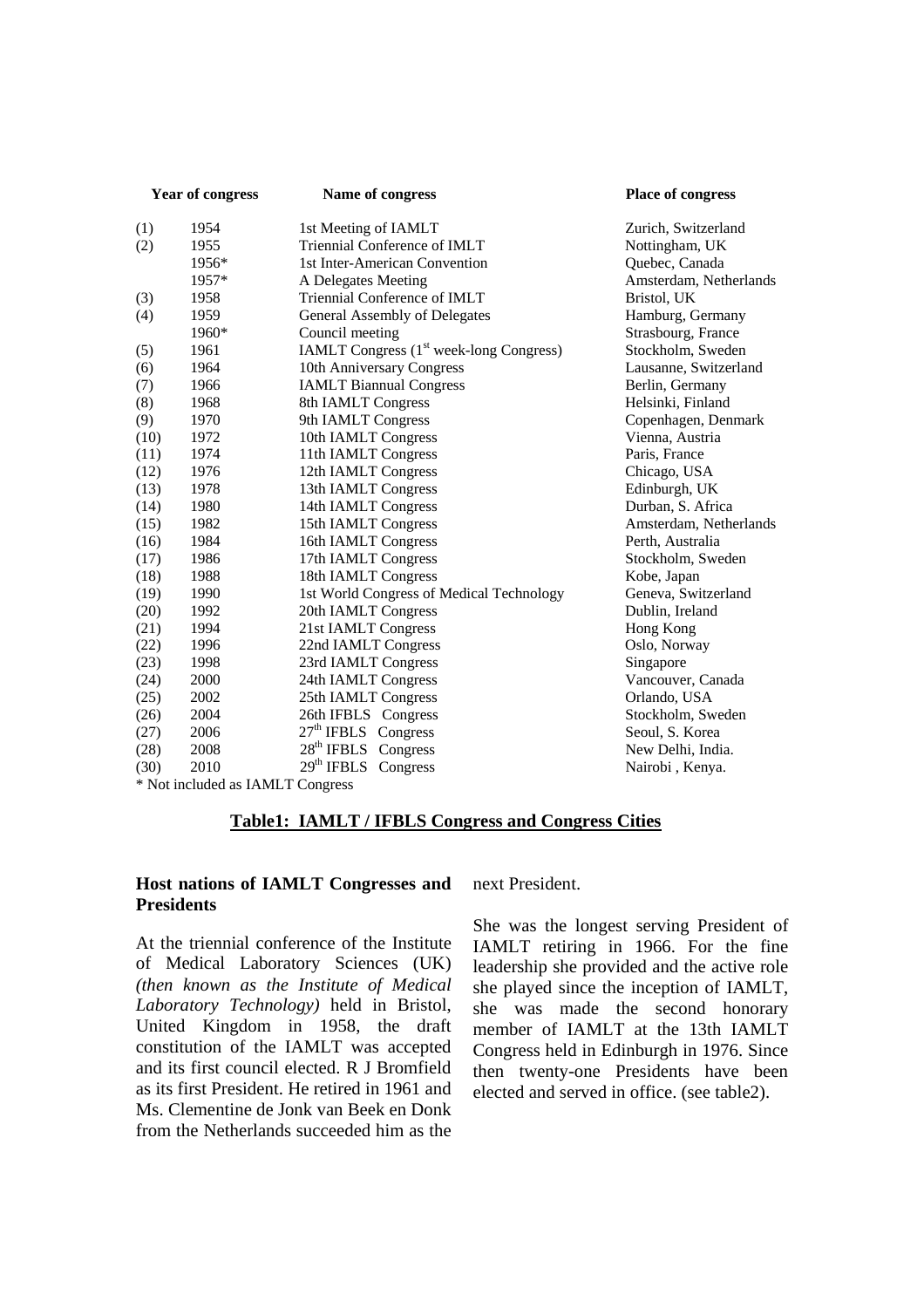

*Mr. R.J. Bromfield (the outgoing president) congratulating the newly elected president, Ms. Clementine de Jonk en Donk, as Ms. Elizabeth Pletscher looks on (Stockholm, 1961)* 

Generally, IAMLT congresses were held in major university cities of the world and occasionally host nations of the Congress were countries where the presidents of IAMLT came from until recent years, whereby Congresses have been held irrespective of where the presidents come from. For example the 25th IAMLT congress was held in Orlando, USA, and the President at the time was from Iceland. The first IAMLT Congress to be held outside Europe was the Chicago Congress

in USA in 1976. Since then, congresses have been held in Durban, South Africa; Perth, Australia; Kobe, Japan; Hong Kong; Singapore; Vancouver, Canada; Orlando, USA and Seoul, South Korea. It was understood that every second Congress would be held in Europe but that has since changed in recent years as well.



*Past Presidents of IFBLS: (from left to right) Dennis Slade, Bodil Norstedt, John R. Neal, Shirley S. Pohl and Phillip J. Desmond.*

## **Presidents**

# **IAMLT**<br>**Presidents Country of Origin**

| <b>IAMLT</b>               | Country of      | Pace of               | <b>Duration of</b> |
|----------------------------|-----------------|-----------------------|--------------------|
| Presidents                 | Origin          | <b>Congress</b>       | Office             |
| R J Bromfield              | United Kingdom  | Bristol, UK           | $1958 - 1961$      |
| C de Jong van Beek en Donk | The Netherlands | Stockholm, Sweden     | $1961 - 1964$      |
| C de Jong van Beek en Donk | The Netherlands | Lausanne, Switzerland | $1964 - 1966$      |
| Madeleine Kleits           | France          | Berlin, Germany       | $1966 - 1968$      |
| Emilie Zahn                | Switzerland     | Helsinki, Finland     | $1968 - 1970$      |
| Seija Helenius-Asp         | Finland         | Copenhagen, Denmark   | 1970 – 1972        |
| Grete Maier                | Germany         | Vienna, Austria       | 1972 - 1974        |
| Robert G Houston           | USA.            | Paris, France         | 1974 – 1976        |
| Guy C Pascoe               | UK.             | Chicago, USA          | $1976 - 1978$      |
| <b>Bodil Norstedt</b>      | Sweden          | Edinburgh, UK         | 1978 – 1980        |
| John R Neal                | Australia       | Durban, S. Africa     | $1980 - 1982$      |
| John R Neal                | Australia       | Amsterdam, Holland    | $1982 - 1984$      |
| Shirley S Pohl             | <b>USA</b>      | Perth, Australia      | $1984 - 1986$      |
| Dennis B Slade             | UK.             | Stockholm, Sweden     | $1986 - 1988$      |
| Philip J Desmond           | New Zealand     | Kobe, Japan           | $1988 - 1990$      |
| Ulla-Britt Lindholm        | Sweden          | Geneva, Switzerland   | 1990 - 1992        |
| Ulla-Britt Lindholm        | Sweden          | Dublin, Ireland       | 1992 – 1994        |
|                            |                 |                       |                    |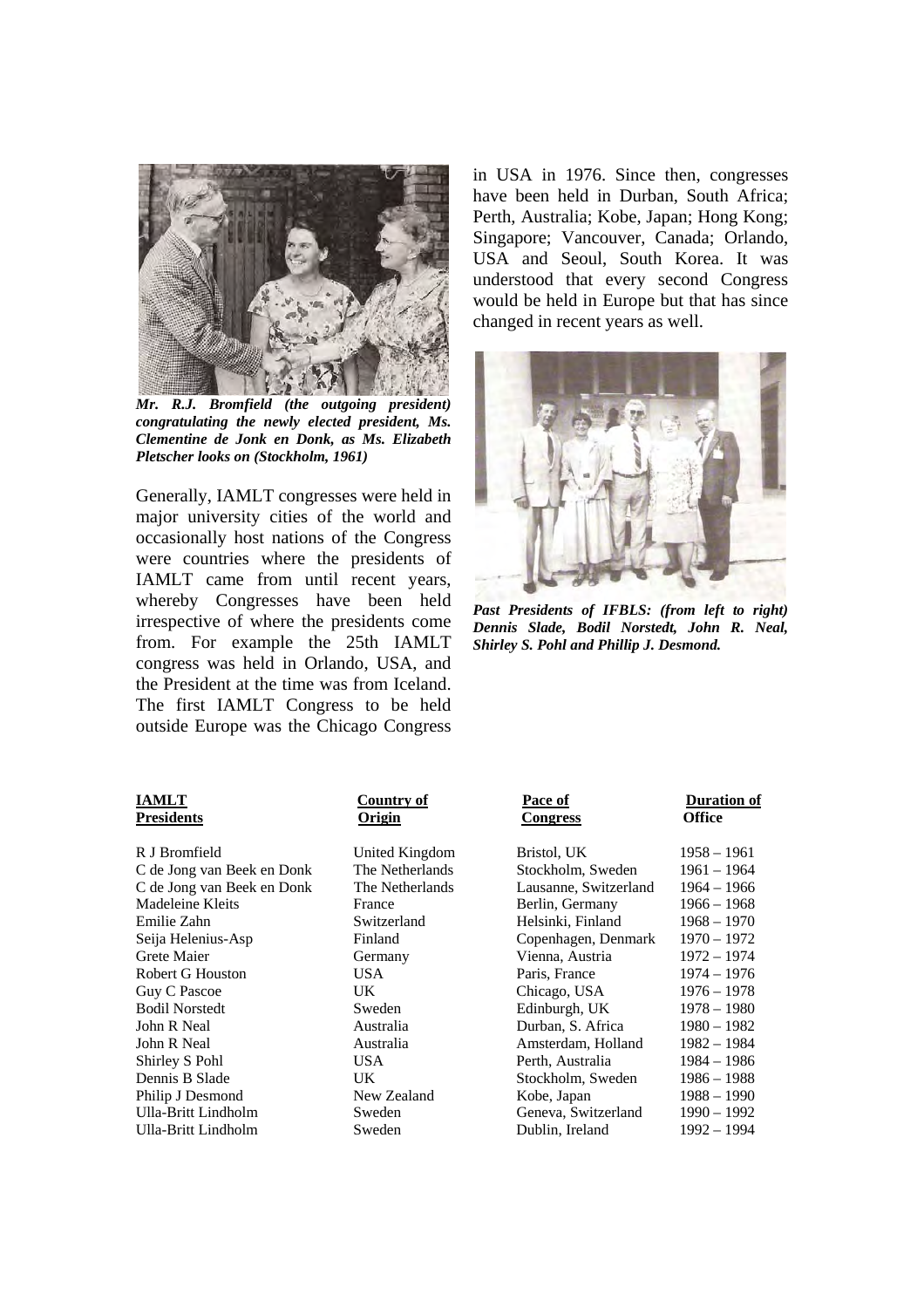| <b>Graham Smart</b>     | UK      | Hong Kong          | $1994 - 1996$                             |
|-------------------------|---------|--------------------|-------------------------------------------|
| Marja-Kaarina Koskinen  | Finland | Oslo, Norway       | $1996 - 1998$                             |
| William R Younger       | Canada  | Singapore          | $1998 - 2000$                             |
| Martha A Hjalmarsdottir | Iceland | Vancouver, Canada  | $2000 - 2002$                             |
| Noel White              | Ireland | Orlando, USA       | $2002 - 2004$                             |
| Lena Morgan             | Sweden  | Stockholm, Sweden  | $2004 - 2006$                             |
| <b>Ruth Pierce</b>      | Canada  | Seoul, South Korea | Seoul, South Korea Sept. 2006 - June 2007 |
| Gry Andersen            | Norway  |                    | $2006 - 2008$                             |
|                         |         |                    |                                           |

#### **Table 2: Presidents of IAMLT / IFBLS**

Since the first week-long Congress in Stockholm in 1961, Congresses have been held biennially. IFBLS Congresses have been the biggest contributing factor in keeping the IFBLS going and providing an opportunity for colleagues and students from all over the world to network with one another in an international forum.



*Famous for its association with the Nobel Prize banquets, the Stockholm City Hall was the venue of the 1961, 1986 and 2004 congresses.* 

IFBLS congresses are a vital part of the non-profit organization and must remain so. In 2002, this point became clear when a member nation decided at the last minute to pull out of its agreement to host the World Congress. Fortunately, the American Society for Clinical Laboratory Science (ASCLS) agreed to take over responsibility from Australia and hosted the World Congress, in conjunction with their own National Conference.

In the autumn of 2005, it looked as if the IFBLS would be experiencing some difficulties in securing bids for the World Congresses beyond 2006 and the then President of the IFBLS, Lena Morgan, announced that there was a lack of bidders for future congresses and urged all member nations to consider the possibility of submitting a bid (3). At the World Congress in Seoul (2006), three bids were submitted and the next two Congresses in 2008 and 2010 would be hosted by New Delhi, India and Nairobi, Kenya respectively.

An enormous amount of effort and good planning go into the success of a World Congress. The  $18<sup>th</sup>$  World Congress in Kobe, Japan (1988) exemplified the years of hard work, diligence and attention to detail to organize a successful Congress. It took the Japanese colleagues ten years of planning for this congress, having been in Malaysia as early as 1979 to promote the congress. The  $26<sup>th</sup>$  World Congress is Seoul, South Korea (2006) took more than seven years of planning.

### **Honorary General Secretary and Executive Director**

The contributory role of the honorary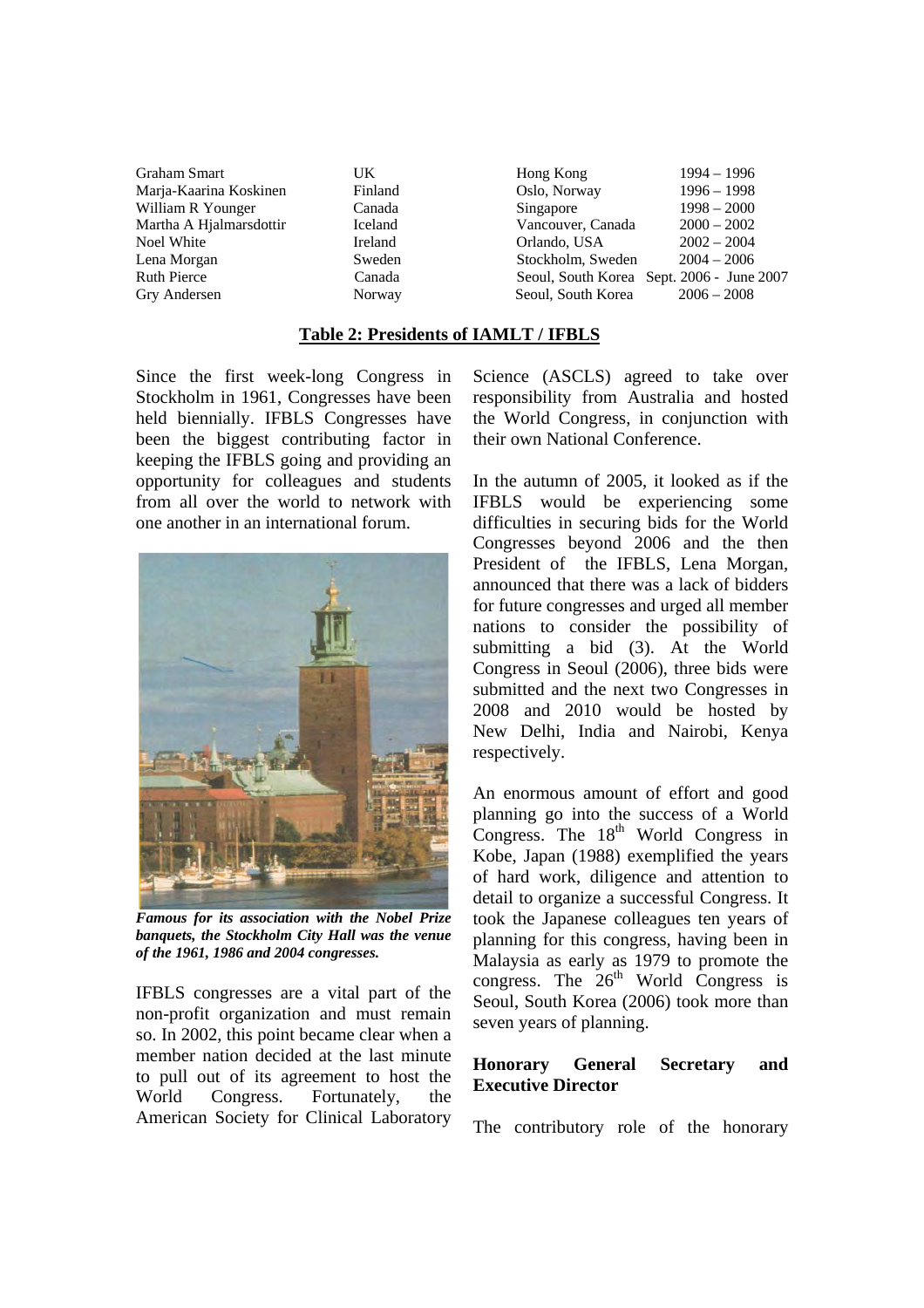general secretary, later known as the Executive Secretary and subsequently the Executive Director had significant bearing in the development of IAMLT/IFBLS especially in the early years of its founding. Unlike the list of Presidents, the

list of honorary secretary/executive directors is very short indeed. During the fifty-four years of its existence, there have been eight individuals who had held these position (see table 3), some contributing in the capacity of acting Executive Directors.

| <b>Name</b>                     | Country        | <b>Position held</b>                                             | Year             |
|---------------------------------|----------------|------------------------------------------------------------------|------------------|
| E. Pletscher                    | Switzerland    | <b>Hon General Secretary</b><br>Hon Executive Secretary          | $1954 - 1973$    |
| Dr Ed Burkhalter                | Switzerland    | <b>Executive Director</b><br>(First Salaried Executive Director) | $1973 - 1977$    |
| Guy C Pascoe                    | UK             | President/Executive Director                                     | $1977 - 1981$    |
| Alex Mc Minn                    | UK             | <b>Executive Director</b>                                        | $1981 - 1987$    |
| Margareta Haag                  | Sweden         | <b>Executive Director</b>                                        | $1987 - 2002$    |
| Martha Hjalmarsdottir           | <b>Iceland</b> | President/Ag. Executive Director                                 | 2002 - 2002      |
| Phyllis Mc Coll                 | Canada         | Office Manager                                                   | $2002 - 2005$    |
| Karolin Alkerton-Steward Canada |                | Director of Admin/Communications                                 | $2005$ – present |

#### **Table 3: Hon Secretary and Executive Directors of IAMLT** / **IFBLS**

The first and the longest serving honorary general secretary, later known as the honorary executive secretary, was the IAMLT's founder Elisabeth Pletscher. Her name was synonymous with the IAMLT/IFBLS and to this effect Emilie Zahn, one of the former Presidents of the IAMLT wrote "Ms. E. Pletscher was the real founder of our association having given the vital impulse for the first international congress" (4). Ms E. Pletscher retired in 1973 after serving for 19 years. For the admiration and appreciation IAMLT/IFBLS had for her, she was made the first honorary life member of the IAMLT in 1972 at the Vienna Congress. In one of her personal communications to the author Ms E. Pletscher wrote: "I am always interested in what is going on in the IAMLT - my grown up baby". Ms. E. Pletcher was to be an honorary guest at the  $27<sup>th</sup>$  World Congress in Stockholm (2004), but she was tragically killed in a traffic accident in the autumn of 2003.

Dr. Ed Burkhalter was appointed as the first salaried secretary in the capacity of Executive Director on 1st April 1973. He operated from Thun, Switzerland and served until 1977. It was at the council meeting in May 1977 that he resigned as the council was unable to afford the increasing cost that Burkhalter considered necessary. Guy C. Pascoe from UK, then the President of IAMLT agreed to take on the secretarial duties in addition to his presidential duties until the next GAD (5). However, he continued to serve as the Executive Director until 1980, although his term as President ended in 1978. Besides holding the vital post of President and Executive Director, Guy Pascoe had been recording secretary and Editor of Med Tec International during his term of office as council member. As indicated by Pascoe and later decided in the council meeting of May 1979, the post of Executive Director was advertised and Alex McMinn was appointed in early 1981. He operated from the Liverpool Polytechnic in United Kingdom. McMinn retired in 1987 and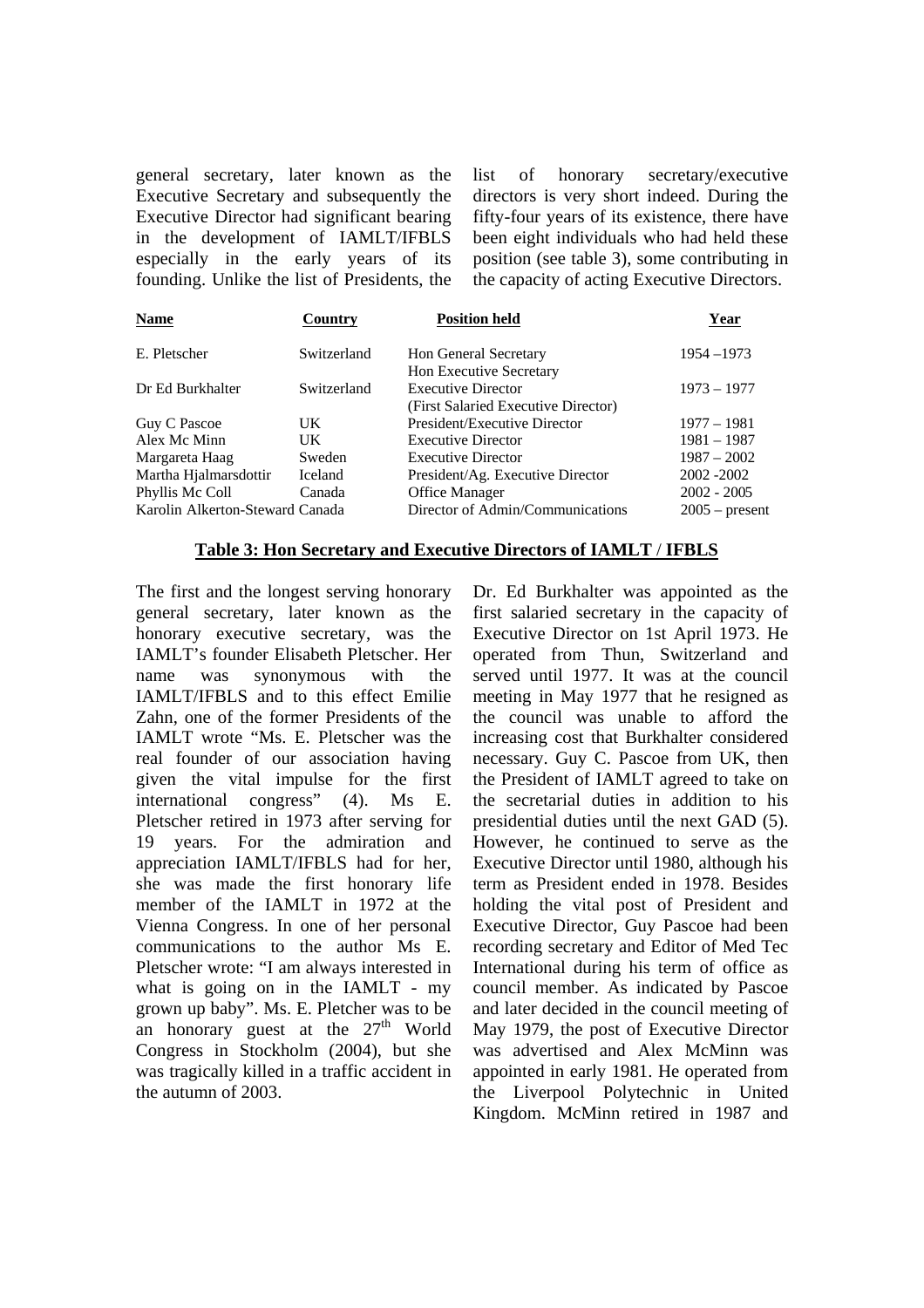Margareta Haag of Sweden was appointed as the next Executive Director. The IAMLT office was moved to Sweden and was located in the premises of the IBL office in Stockholm. Margareta Haag retired in 2002 due to health reasons and these unforeseen circumstances saw Martha Hjalmarsdottir accept the role of Executive Director in addition to her role as president. Working from her native Iceland, this was the second time in the history of IFBLS that the President had also acted as Executive Director. It was during the  $26<sup>th</sup>$  World congress in Orlando, USA that the GAD passed a resolution to move the IFBLS office to Hamilton, Canada and to be located within the Canadian Society for Medical Laboratory Science (CSMLS) building. In autumn 2005 IFBLS was officially incorporated in Canada and the transfer of assets from Sweden to Canada was completed in January 2006. The move to Canada saw the need for an office manager and Ms. Phyllis McColl was appointed to this position at the 2002 Congress. The council then decided to employ the services of editor-cum public relations consultant, Karolin Alkerton-Stewart; who had completed a post-graduate program in Public Relations and subsequently interned at the IFBLS. Ms. Alkerton-Stewart was appointed in 2003 as public relations and communication officer, as well as Webmaster-Editor. Upon the retirement of Ms. McColl in early 2005, Ms. Alkerton-Stewart was asked to take on the added duties full time. She duly agreed and her designation now reads Director of Communications and Administration.

#### **Scientific Program of IAMLT Congress**

The pattern for the present-day scientific program, social function, trade exhibition as well as laboratory visits all been well planned from the very early Congresses of IAMLT/IFBLS. Congresses also incorporate recreational and social programmes which include pre and post-Congress tours. The format that was accepted during the first International Congress is well received by both the organizers as well as participants who come from all over the world. Nothing has changed remarkably except that there was a ten-fold increase in the registration fee which was raised from USD 16.00 in 1964 during the Lausanne Congress to USD 150.00 in 1984 at the 16th IAMLT Congress held in Perth, Australia and has kept rising. Since the very first Congress, it has been a five to six days affair, although the scientific programme was not as extensive as it is presently. As expectations change, so do the logistics of the World Congresses and the Board of IFBLS is in constant communication with Congress organizers; to make changes as need be to current Congress planning and hosting guidelines.

In the early years, members raised questions as to why other health care professionals present papers at the Congress of Medical Laboratory Technologists, and today IFBLS World Congresses has numerous BMS professionals and educators presenting quality papers and information, as plenary and guest speakers (6).

Parallel sessions have increased from three (3) in the  $15<sup>th</sup>$  Congress of Amsterdam to six (6) in the 1984 Perth Congress. Six concurrent sessions were necessary to cope with the influx of papers.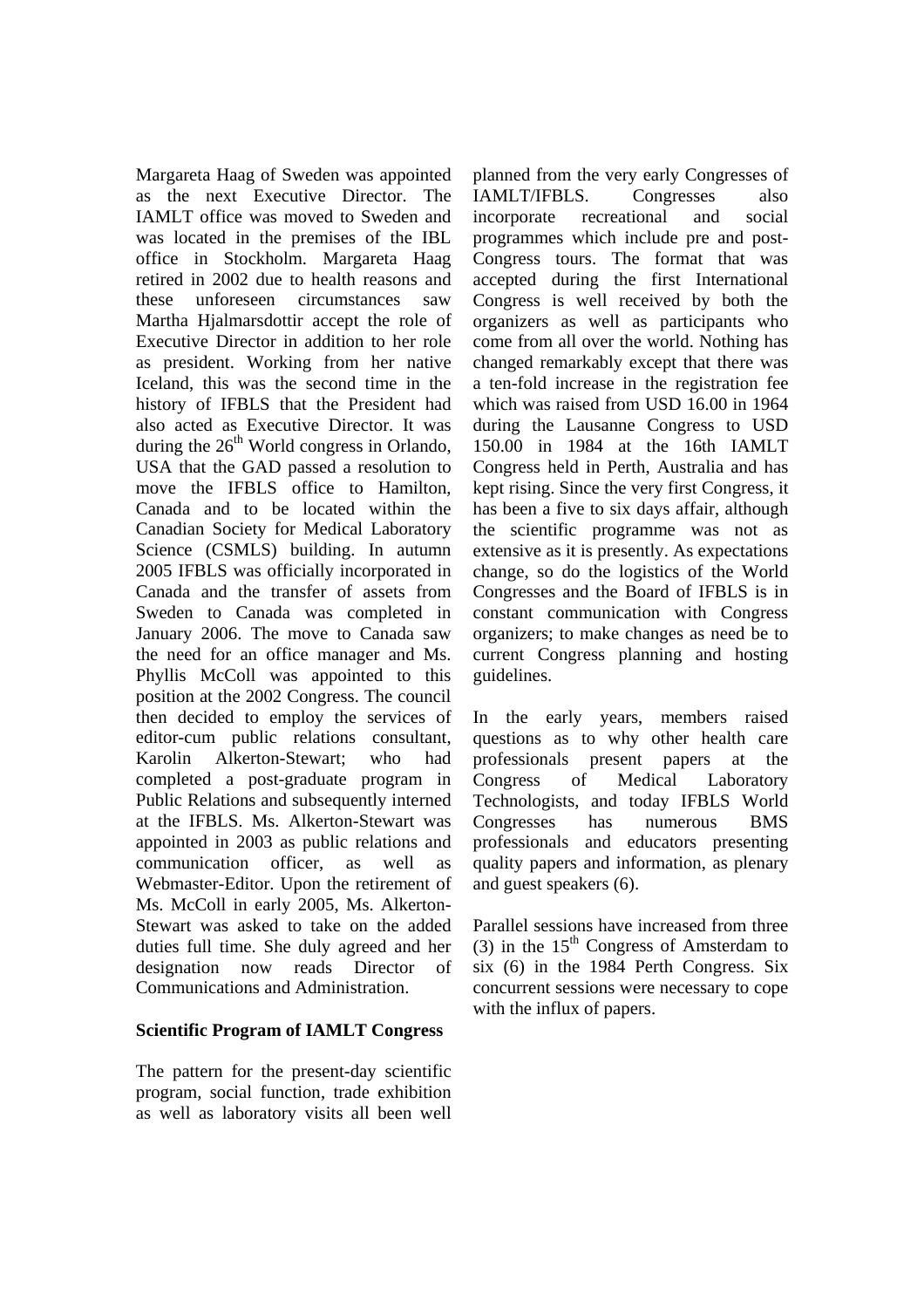

*Participants at a scientific meeting.* 

In the early years, Congresses were held in three languages: English, French and German (7) but for several years now, all Congresses have been done in English, it being the official language of IFBLS.

### **Trade exhibitions**

Trade exhibitions have always been a vital ingredient for the success of IAMLT Congresses. Extensive trade show presentations of the most recent developments in laboratory instrumentation, supplies and methods used in the laboratory medicine has been part of every Congress. Trade exhibitions are the future of Medical Laboratory Technology and besides providing opportunity to learn about new products, exhibits enable one to contribute to the development of new systems by having dialogues with the manufacturers.



*Entrance to the trade exhibition at the 18th IAMLT Congress (Kobe, 1988)* 

### **Social functions**

Traditionally, IAMLT social programs begin with a tour of the host city. It is a wonderful way to get to know the place where a participant is going to spend most of his time while attending the congress. Then, there is a presidential reception which commences a week of social evenings. Every evening of the Congress week is an occasion to remember for most IFBLS congress participants. Packed with social programs, it provides opportunities to become acquainted and renew old friendships. "The social function of IAMLT congresses are informal but enjoyable with food and drinks to please every delegate" – writes John Lewis of IMLS (8).

The official congress banquet or the gala dinner is the highlight of the very busy week. Social evenings are organized and sponsored either by the organizing committee of the congress, government agencies of the host nation or the colleagues in the commercial world of laboratory supplies. Congress social evenings are an experience for participants. Organizers try to put together a unique affair comparable to that of former Congress organizers or better. During the 15<sup>th</sup> IAMLT World Congress, the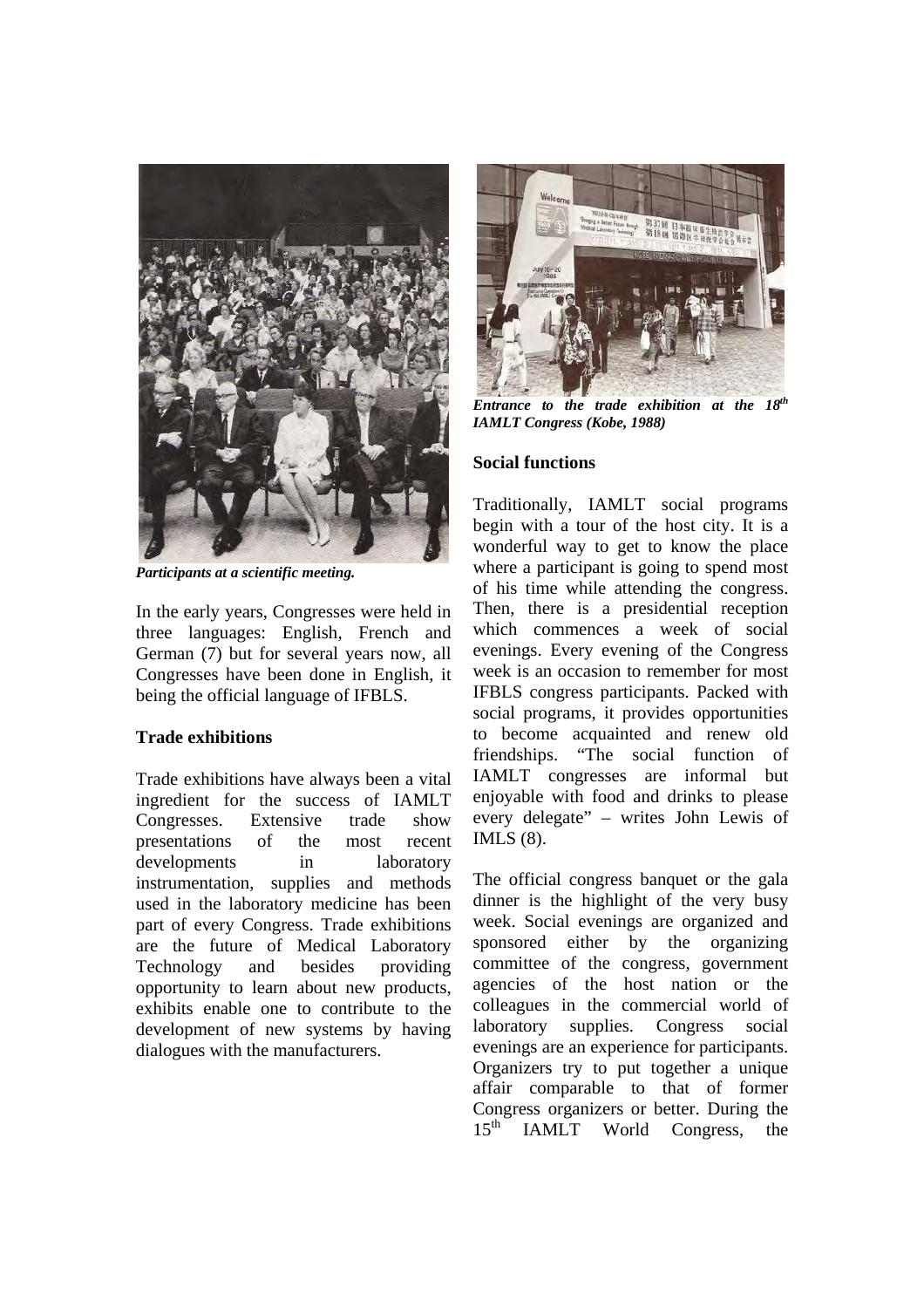presidential reception incorporated a display of traditional Dutch and Belgian culture and a boat trip on a paddle steamer; the 1984 Congress saw an Australian night sponsored by Ames Miles during the hospitality night; and the Swedish colleagues provided free accommodation in the homes of Swedish Medical Laboratory Technologists and an evening of home visits for participants to experience the Swedish way of life were all very special in their own way. Ten years of planning enabled the Japanese Association of Medical Technologists (JAMT) the opportunity to provide free registration for all participants from developing countries. This was made possible from donations raised from members of JAMT. Many MLTs from South and South East Asia benefited from this good-will gesture.



*The Japanese hospitality included a splendid cruise filled with activities on board the cruise liner Sunflower 7 (Kobe, 1988)* 

#### **Student Forum**

The latest inclusion in the IFBLS congress program was the Student Forum. During the Orlando GAD in 2002 while discussing action plan for 2002 – 2004 it was moved to incorporate the Student Forum within the IFBLS congress. The objective of the forum was to build a global network

among BLS students and also to provide continuity of participants in an international forum. It also provided opportunity to meet with the senior members of the profession. Noel White in his invitation said 'Student Forums are a certain way of ensuring that the profession continues to attract new blood and grow and flourish (9). It was tried out during the  $26<sup>th</sup>$  and  $27<sup>th</sup>$  IFBLS congresses held in Stockholm and Seoul, South Korea respectively and was reported that the outcome of the forum was encouraging. It was a noble move to involve students to participate actively in an international congress. The need to instill the sense of belonging to the profession that they have chosen at a very young age is important. IFBLS member associations must try and actively incorporate students of the profession.

#### **Participants at IAMLT congress**

Attendance at the IAMLT has been very encouraging and is ever increasing. This serves as an incentive and strengthens IFBLS Congresses.



*Participants of the 19th IAMLT congress. The Author is sited centre on the front row (Geneva, 1990)*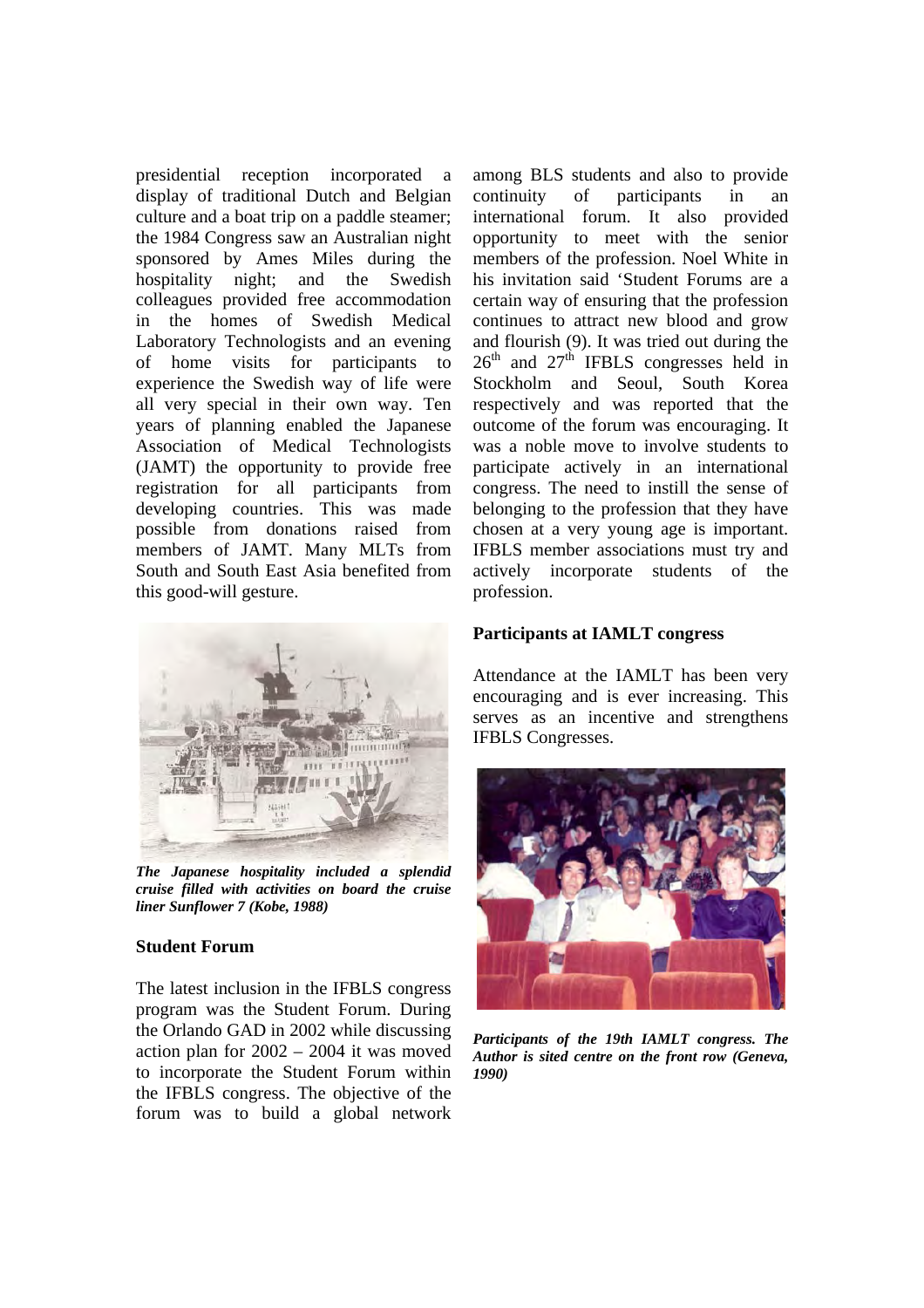From only, a handful of MLTs from different parts of Europe at the first meeting held in Zurich in 1954 to the World Congress in Seoul, South Korea with more than 8000 participants, the

World Congresses continue to be the pinnacle of interaction with other colleagues and health care professionals world-wide.

|  | Table 4: Number of Participants and Participating Countries at IAMLT Congress |  |
|--|-------------------------------------------------------------------------------|--|
|  |                                                                               |  |

| <u>Year</u> | Name of                        | <b>Place of</b>        | No. of                | No. of                   |
|-------------|--------------------------------|------------------------|-----------------------|--------------------------|
|             | <b>Congress Countries</b>      | <b>Congress</b>        | <b>Participants</b>   | <b>Countries</b>         |
| 1961        | <b>IAMLT Congress</b>          | Stockholm, Sweden      | 300                   | 14                       |
| 1964        | 10th Anniversary Congress      | Lausanne, Switzerland  | 620                   | 16                       |
| 1966        | <b>IAMLT Biannual Congress</b> | Berlin, Germany        | 700                   | 20                       |
| 1968        | 8th IAMLT Congress             | Helsinki, Finland      | 470                   | 18                       |
| 1970        | 9th IAMLT Congress             | Copenhagen, Denmark    | 400                   | 25                       |
| 1972        | 10th IAMLT Congress            | Vienna, Austria        | 660                   | 22                       |
| 1974        | 11th IAMLT Congress            | Paris, France          | 800                   | 22                       |
| 1976        | 12th IAMLT Congress            | Chicago, USA           | 4500 (4000)*          | $\overline{\phantom{a}}$ |
| 1978        | 13th IAMLT Congress            | Edinburgh, UK          | 711                   | 33                       |
| 1980        | 14th IAMLT Congress            | Durban, S. Africa      | 720                   | $\overline{\phantom{a}}$ |
| 1982        | 15th IAMLT Congress            | Amsterdam, Netherlands | 806                   | 36                       |
| 1984        | 16th IAMLT Congress            | Perth, Australia       | 879                   | $\overline{\phantom{a}}$ |
| 1986        | 17th IAMLT Congress            | Stockholm, Sweden      | 908 (488)*            | 45                       |
| 1988        | 18th IAMLT Congress            | Kobe, Japan            | $1651 (1152)^*$       | 41                       |
| 1990        | 1st World Congress (19th)      | Geneva, Switzerland    | 1000                  | 54                       |
| 1992        | 20th IAMLT Congress            | Dublin, Ireland        | 1400                  | 60                       |
| 1994        | 21st IAMLT Congress            | Hong Kong              | $1101 (513)*$         | 49                       |
| 1996        | 22nd IAMLT Congress            | Oslo, Norway           | 736 (380)* plus       | 46                       |
|             |                                |                        | 821 daily registrants |                          |
| 1998        | 23rd IAMLT Congress            | Singapore              | 900                   |                          |
| 2000        | 24th IAMLT Congress            | Vancouver, Canada      | 1267 (904)*           | 35                       |
| 2002        | 25th IAMLT Congress            | Orlando, USA           | 721 (579)*            | 28                       |
| 2004        | $26th$ IFBLS Congress          | Stockholm, Sweden      | 700                   |                          |
| 2006        | $27th$ IFBLS Congress          | Seoul, South Korea     | 8144 (7797)*          | 34                       |

\* Participants from host country

#### **The General Assembly of Delegates (GAD)**

Another important and interesting item in the program of the IAMLT/IFBLS congress is the General Assembly of Delegates (GAD). It is the biennial general meeting of the association held in conjunction with the IAMLT congress. The formal GAD is the highest authority of IFBLS and provides an opportunity for the elected Board of Directors to report to Associate Members on the Federation's

progress since the last meeting and to receive feedback from the delegates and set priorities for the future.

Official delegates of the GAD are participants chosen by the member associations to represent and participate in all businesses carried out at both the Open Forum and the Formal GAD. In the early years of IAMLT General Assemblies of Delegates, non-official delegates were also allowed to participate as observes and contribute to the proceedings of the GAD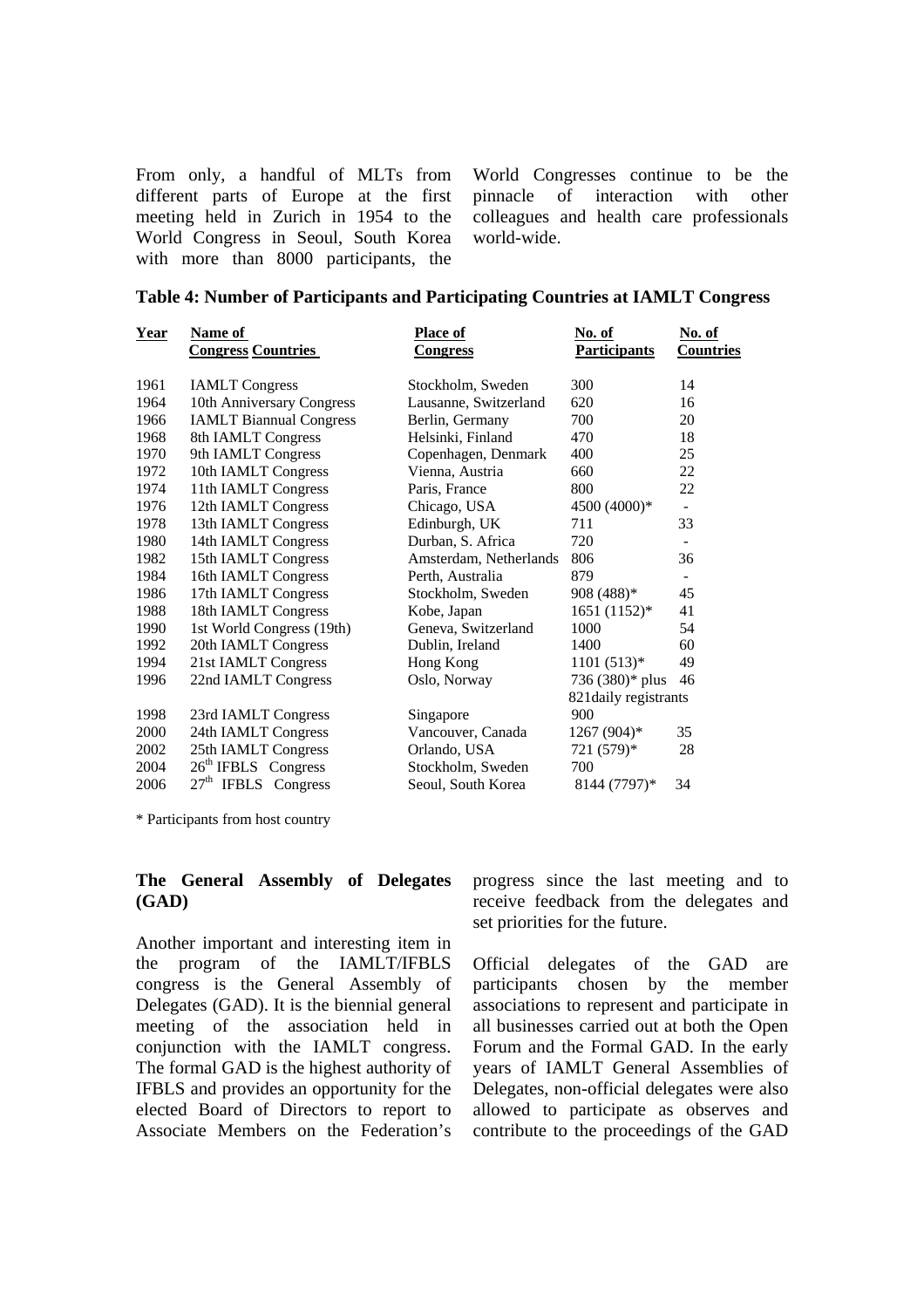(10). This practice was discontinued in later years and only observers were allowed to attend the GAD without participating.



*Election of office bearers during the GAD (Kobe, 1988)* 

The Open Forum provides the opportunity to gather information and prepare reports for GAD. Working groups debate current topics and develop strategies for future activities and inclusion in the Action Plan. The report on the group work is reported to the council and delegates in the formal GAD.

Two half-day sessions are incorporated in the Congress program for the purpose of Pre GAD (GAD Open Forum) and the Formal GAD. The first session being the GAD Open Forum is a meeting of official delegates on an informal manner. All items in the agenda of the GAD are discussed without going on records, at the same time solving most of the problems arising from it. As a result, the Formal GAD on the second day proceeds smoothly with the minimum delay. All items in the agenda are dealt within a few hours in a generally friendly and lively atmosphere. The GAD is usually scheduled for the afternoon and ends by 1800 hours the latest, just in time for a social evening of the week. The longest meeting ever recorded was the GAD held at the Paris Congress which

ended at 1930 hours while the shortest being the Berlin Congress GAD which began at 1500 hours and ended at 1630 hours.



*Delegates voting on motions at the GAD (Kobe, 1988)* 

#### **IFBLS Book Fair**

In recent years, another big attraction at the IFBLS congress is the book fair initiated by Dr Glenda Price. A former President of Marygrove College in USA and a well known face in the IFBLS arena. The book fair was first launched during the Dublin congress in 1992 and has grown from strength to strength. During the  $21<sup>st</sup>$  World Congress of Medical Technologists, there were over 1,000 books for people from the developing countries to help themselves to. This has been an on going event and hope many people will support and continue to contribute to a noble course.

#### **IAMLT News Letter/Med Tech International/Biomedical Laboratory Science International**

Publishing a newsletter or a journal of good quality and sustaining it is vital for any professional organization. It provides a means of communication between the officials of the organization and amongst membership as well as among members itself. The Biomedical Laboratory Science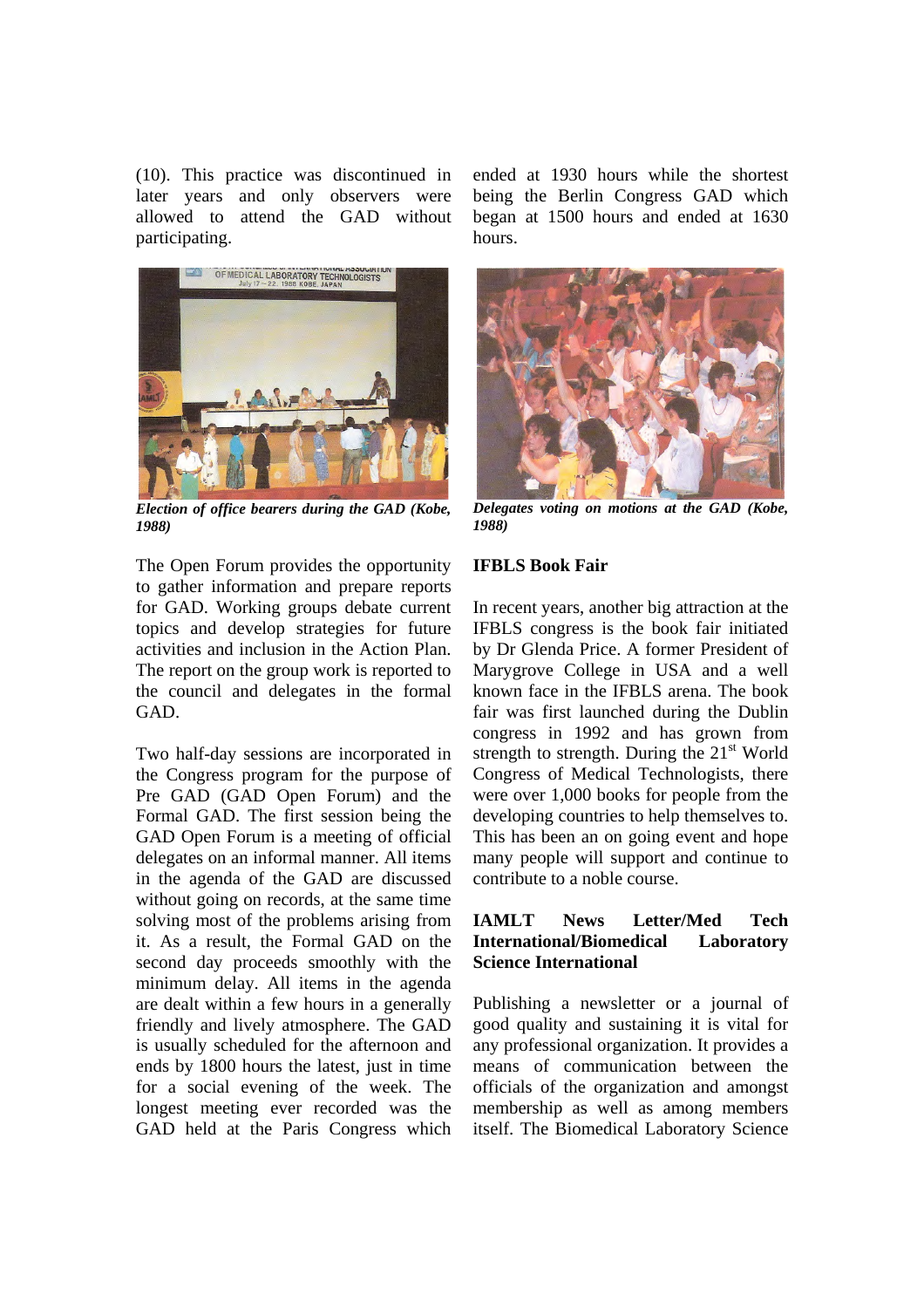International was re-launched in 2003 after ceasing publication for two years due to financial constraints. It was first published in 1963 as IAMLT news letter and was the intention of editor then to publish two or three issues per year. The IAMLT news letter was renamed as Med Tech International (MTI) with issue number 22 in 1975 with the familiar orange color cover in a semi-journal format. Except for the year 1965 and issue number 23 the newsletter continued to appear twice a year in April and October until 2001. In between there were some changes in the format and size in 1983 and thereafter. With improvement in financial situation, after a short break Biomedical Laboratory Science International or BLSI appeared as an electronic web-based newsletter/journal. Later in 2006 it was reverted to a smaller newsletter medium to be posted online. The publication of BLSI is continued with Karolin Alkerton –Stewart as its Editor-in-Chief.

Throughout the times, one issue has constantly been evident in the publication of a news medium related to the profession and organization and its diversity. There

has always been a shortage of content submitted for publication, seeing the journal dwindle in size from a twenty four page journal in some cases to a two page newsletter again. From the days of the first newsletter, the call for support has continued up to and including the first issue of BLSI when then president, Noel White wrote: "the lifeblood of any publication is words and for these we turn to you, our members". One of the past President, Editor and Executive Director, Guy Pascoe wrote: "how many times we were to hear this appeal over the years from the executive office and from successive presidents" (11). With more than 30 member associations affiliated and a broader world-wide membership; scarcity, not only for original articles but also news from member associations remains a major problem. If each member society were to write a half page report on their activities once in six months, there would be much material to publish (12). The future of any news medium of IFBLS is in the hands of member associations. Let us look forward for a brighter future with more and regular participation.

#### **Sequence of IFBLS (IAMLT) Publications and Editors**

| <b>Number</b>                    | Year             | <b>Editor</b>            |
|----------------------------------|------------------|--------------------------|
| $1 - 7$                          | $1963 - 1967$    | E Pletcher               |
| $8 - 17$                         | $1968 - 1973$    | R J Bromfield            |
| 18                               | 1973             | E. Pletcher              |
| $19 - 24$ (less 23)              | $1974 - 1976$    | <b>Guy Pascoe</b>        |
| $25 - 33$                        | $1977 - 1981$    | J R Neal                 |
| $34 - 36$                        | $1981 - 1982$    | S Phol                   |
| No. 1 & 2 (1983) & (1984)        | $1983 - 1984$    | S. Phol                  |
| No. 1 & 2 (1985) & (1986)        | $1985 - 1986$    | D Slade                  |
| No. 1 & 2 (1987) & (1988)        | $1987 - 1988$    | D J Philip               |
| No. 1 & 2 (1989) & (1990)        | $1989 - 1990$    | D Slade                  |
| No. 1 & 2 (1991) to No. 1 (1997) | $1991 - 1997$    | D J Philip               |
| No. 2 (1997)                     |                  | T Reilly                 |
| Vol. 1 $(2003)$ -                | $2003$ - present | Karolin Alkerton-Stewart |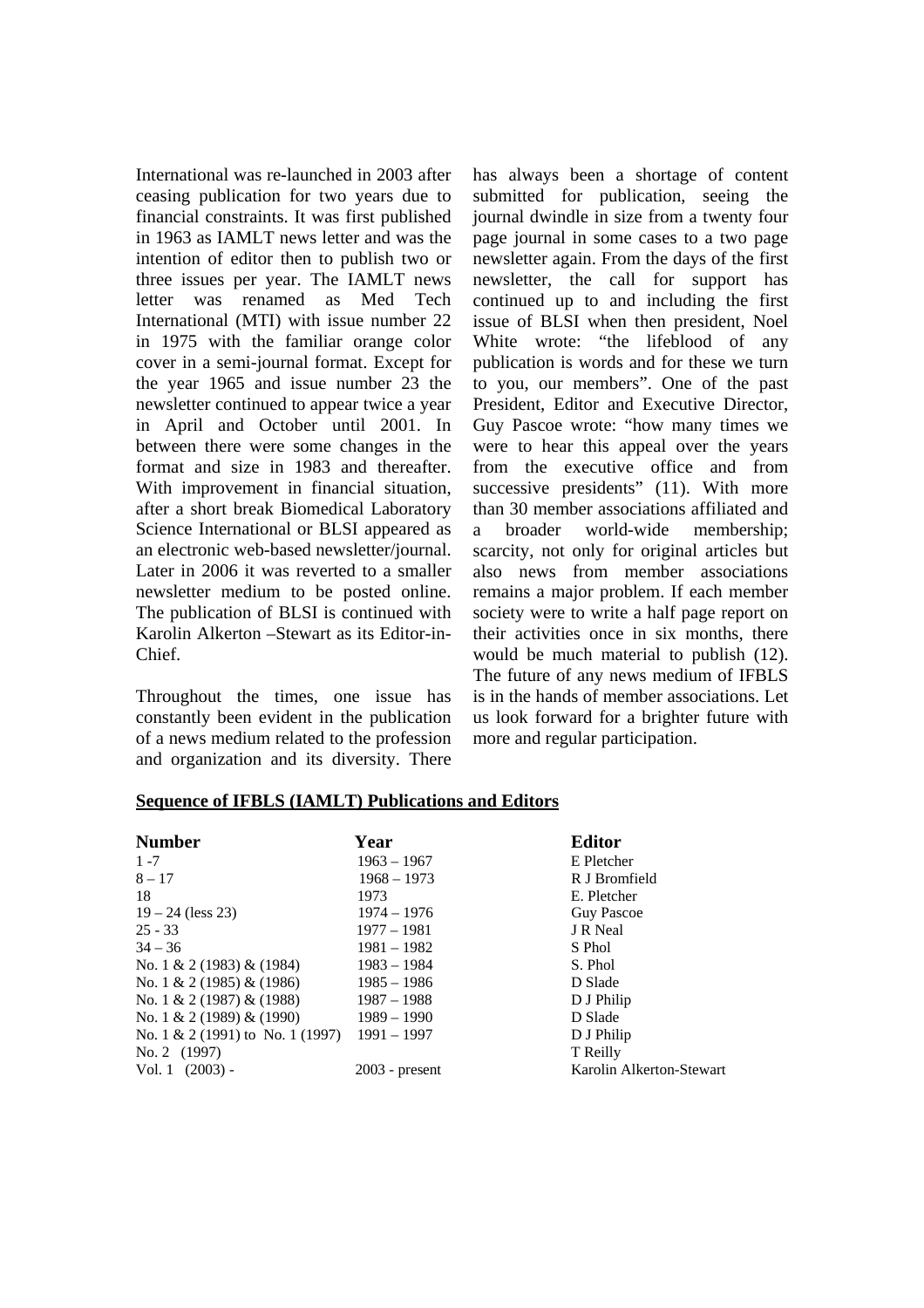#### **Conclusion**

The prime objective of the pioneers of the International Association of Medical Laboratory Technologists was to provide an opportunity for Medical Laboratory Workers from all over the world to meet and communicate in an international forum and to facilitate learning from one another and to have the ability to discuss common problems encountered in the field.

Fifty-four years past since the founding of IAMLT/IFBLS and one would wonder if the objectives have been achieved. Yes, as the International Federation of Biomedical Laboratory Sciences stands big and strong with more than thirty member countries, affiliated with some 185,000 members. Successful biennial congresses continue to be held with large numbers of Health-Care Professionals related by the same profession and dedication to quality Health Care and Good Laboratory Practice. Organizers of today's congresses ought to be congratulated for maintaining the vision of Elisabeth Pletscher and her colleagues, who put the organization on its pedestal. As the quote from the famous poem by Sir Henry Newbolt goes, "For men may come and men may go, But I go on for ever." So is the case with IFBLS, some national organizations come while others leave; they may eventually return but the IFBLS keeps going strong. There is always the need to attract more national associations into the IFBLS fold and retaining the current membership has become a priority as well. There are many ways to maintain and achieve new memberships and the Board of the IFLS is constantly reviewing member benefits and responses from members in regard to what the organization needs and should be doing. Constant evaluation and or auditing of the internal role of the IFBLS is very

important to reach these goals as set out by the membership.

Since the early days of IFBLS, an issue pertaining to the standardization of education, training and equivalence of diplomas and degrees for medical laboratory scientists throughout member countries has been discussed. Currently the IFBLS Board is working with a Core Curriculum Task Force group, established by Noel White. This Task Force is expected to lead to harmonization of education and training of Biomedical Laboratory Scientists. As suggested in the early years by the council, the issue of standardization and harmonization was brought to the level of the Council of Europe (Conseil de l'Europe) to set up a committee to initiate a training program leading to a diploma which would be commonly accepted by all European countries. Efforts are being continued with the hope of succeeding. Subsequently, there was also a proposal to set up a college of Medical Laboratory Technology by the IAMLT (IFBLS), with the IFBLS acting as an international body for validation of examination of MLTs. A lack of resources was the biggest obstacle in achieving this objective. Logistically, this may not be possible but could move the profession towards achieving a core curriculum for Biomedical Laboratory Science and to develop an international governmental consensus to adopt it. Perhaps through the assistance and recognition of the World Health Organization (WHO), this could be achieved. Fifty-four years has passed and it is time to look forward to the next fifty years and beyond. All involved in IFBLS should pool efforts and resources to bring in more national associations into the IFBLS fold. That in itself will be an achievement.